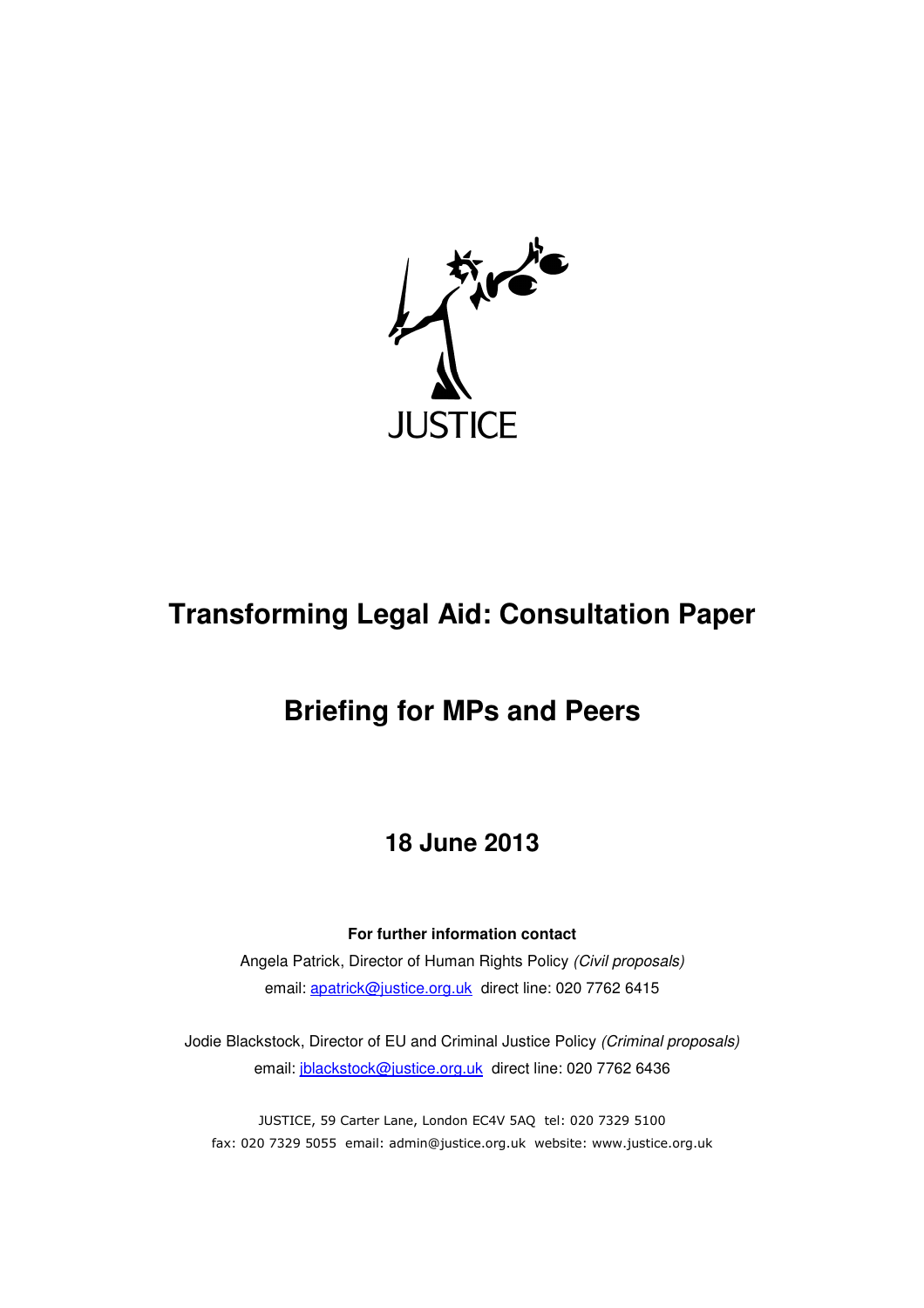**On 9 April 2013, the Ministry of Justice ("MoJ") published Transforming legal aid: delivering a more credible and efficient system ("the Consultation Paper"). The proposals in the Consultation Paper will have far reaching consequences for the accessibility and credibility of our justice system and for the rule of law. JUSTICE considers that the changes proposed are rushed, ill-considered and unsupported by evidence.** 

**Many individuals and organisations have called on the Ministry of Justice to rethink its approach, including judges, organisations representing people who will be adversely affected (including victims, particularly of trafficking and domestic violence, and homeless people), the Criminal Cases Review Commission, the Parole Board and Her Majesty's Inspectorate of Prisons. Unfortunately, the public narrative on this debate has been dominated by a caricature of those opposed to change as "fat-cat lawyers" acting in their self-interest. JUSTICE does not act for individuals that are represented through public funding, although we have in the past supported individual victims of miscarriages of justice. This debate is not just about lawyers, but about fair access to our justice system for us all, the credibility of our courts and the responsibility of Parliament for their continuing efficacy.** 

**We have prepared this briefing for MPs and Peers to highlight our key concerns about the proposed changes. Principally:** 

- **The changes proposed to the provision of criminal legal aid will drastically limit the ability of people accused of crimes by the State to access quality legal advice that they can trust. This will increase the likelihood of miscarriages of justice and may make the criminal justice system as a whole more expensive, and less fair, as more people attempt to represent themselves.**
- **The removal of prison complaints from the scope of legal aid, the introduction of a residence test for eligibility and the proposal to limit access to legal aid for judicial review will all shield public authorities from legitimate challenge, including in serious cases which engage the protection of individual rights, including, for example, challenges to family separation, removal of access to services to support independent living for people with disabilities and access to support for victims of domestic violence.**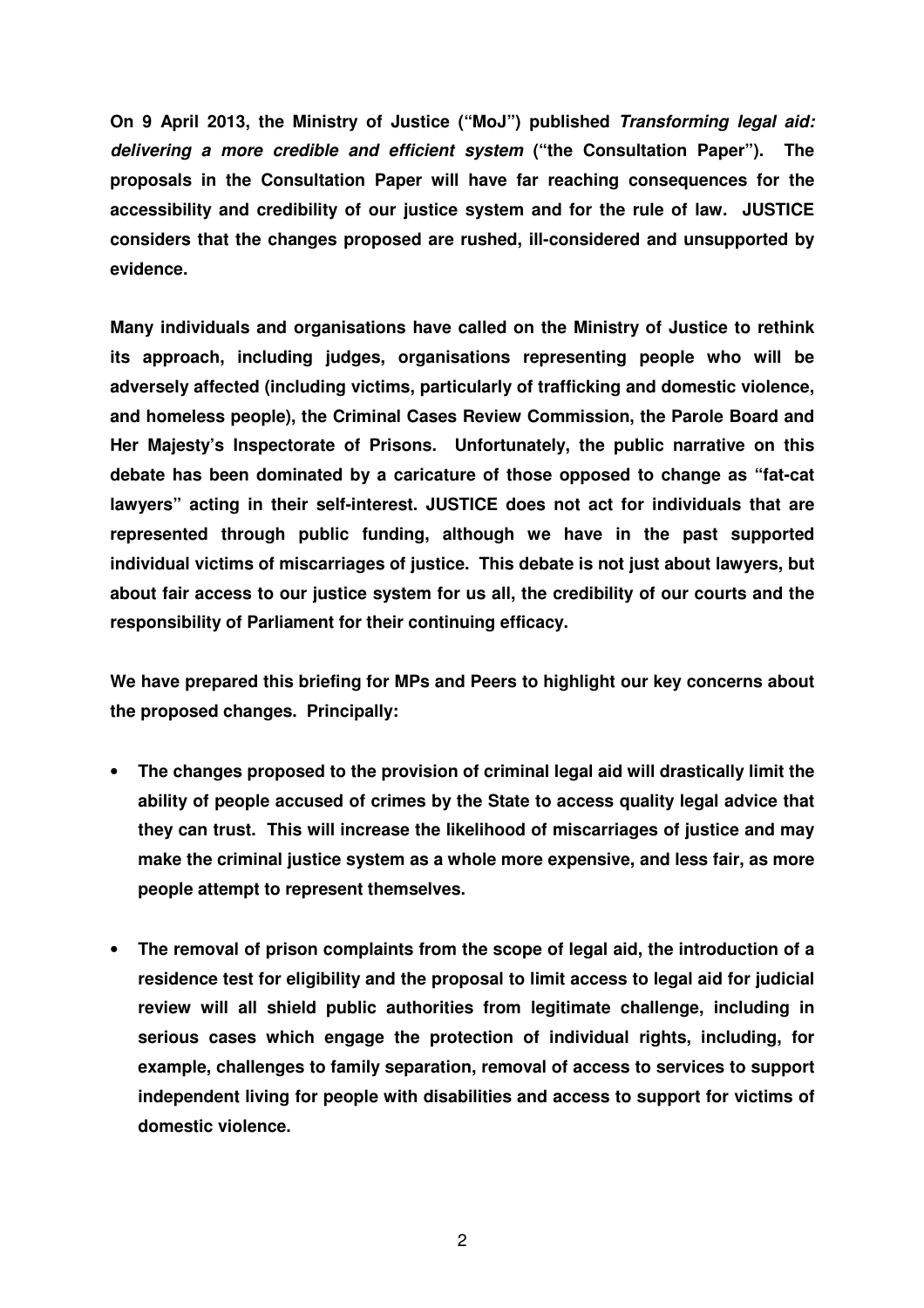#### **Introduction**

- 1. JUSTICE has a number of preliminary concerns about the conduct of the consultation:
	- a. **The constitutional and legal significance of legal aid:** The Consultation Paper entirely neglects to consider the significance of legal aid for the rule of law. Our legal obligations support effective and equal access to justice within the civil and criminal justice system, in order that individuals can protect their rights in law without unjustifiable exclusion on the basis of means, status or other characteristics. The common law, the European Convention on Human Rights (ECHR),**<sup>1</sup>** the European Charter of Fundamental Rights<sup>2</sup> and the International Covenant on Civil and Political Rights<sup>3</sup> expressly recognise the right of access to legal aid in complex legal proceedings. In the words of the late Lord Bingham, "denial of legal protection to the poor litigant who cannot afford to pay is [the] enemy of the rule of law."**<sup>4</sup>** In light of the specific statutory duties on the Lord Chancellor to uphold the rule of law, the Consultation Paper falls far short of his responsibility to justify change and safeguard individual protections.**<sup>5</sup>**
	- b. **Timing:** Closely following implementation of the Legal aid, Sentencing and Punishment of Offenders Act 2012, these proposals are rushed and unsupported by evidence. The Consultation Paper recognises that the Government has been incapable of assessing the impact of LASPO, yet sets an ambitious timetable for reform. Offering less than 40 working days to respond and showing a clear disregard for evidence-based policy making, JUSTICE is concerned that this consultation process appears to be a "tick-box" exercise. The introduction of badlyplanned legislation, which is then subjected to early, costly challenges, would undermine even the Government's least ambitious plans of public litigation savings.
	- c. **Legality of the proposals:** The Government considers that these changes can be made in secondary legislation with limited need for further parliamentary scrutiny. We are concerned that a number of the relevant proposals will be open to challenge under the Human Rights Act 1998,**<sup>6</sup>** the Equality Act 2010 and LASPO itself.**<sup>7</sup>**

**<sup>1</sup>** Article 6(3)(c), and see Airey v Ireland (1979) 2 EHRR 305

**<sup>2</sup>** Article 47 of the EU Charter of Fundamental Rights

**<sup>3</sup>** Article 14 (3) (d) of the International Covenant on Civil and Political Rights

**<sup>4</sup>** The Rule of Law, (Allen Lane, London: 2010), page 88

**<sup>5</sup>** Constitutional Reform Act 2005, sections 1 and 17; Legal Services Act 2007, section 1.

**<sup>6</sup>** For example, the removal of the right to choose may be unlawful pursuant to article 6(3)(c) ECHR. The residency test may operate to violate article 14 ECHR and the positive procedural obligations on the State to investigate and prevent violations of the Convention.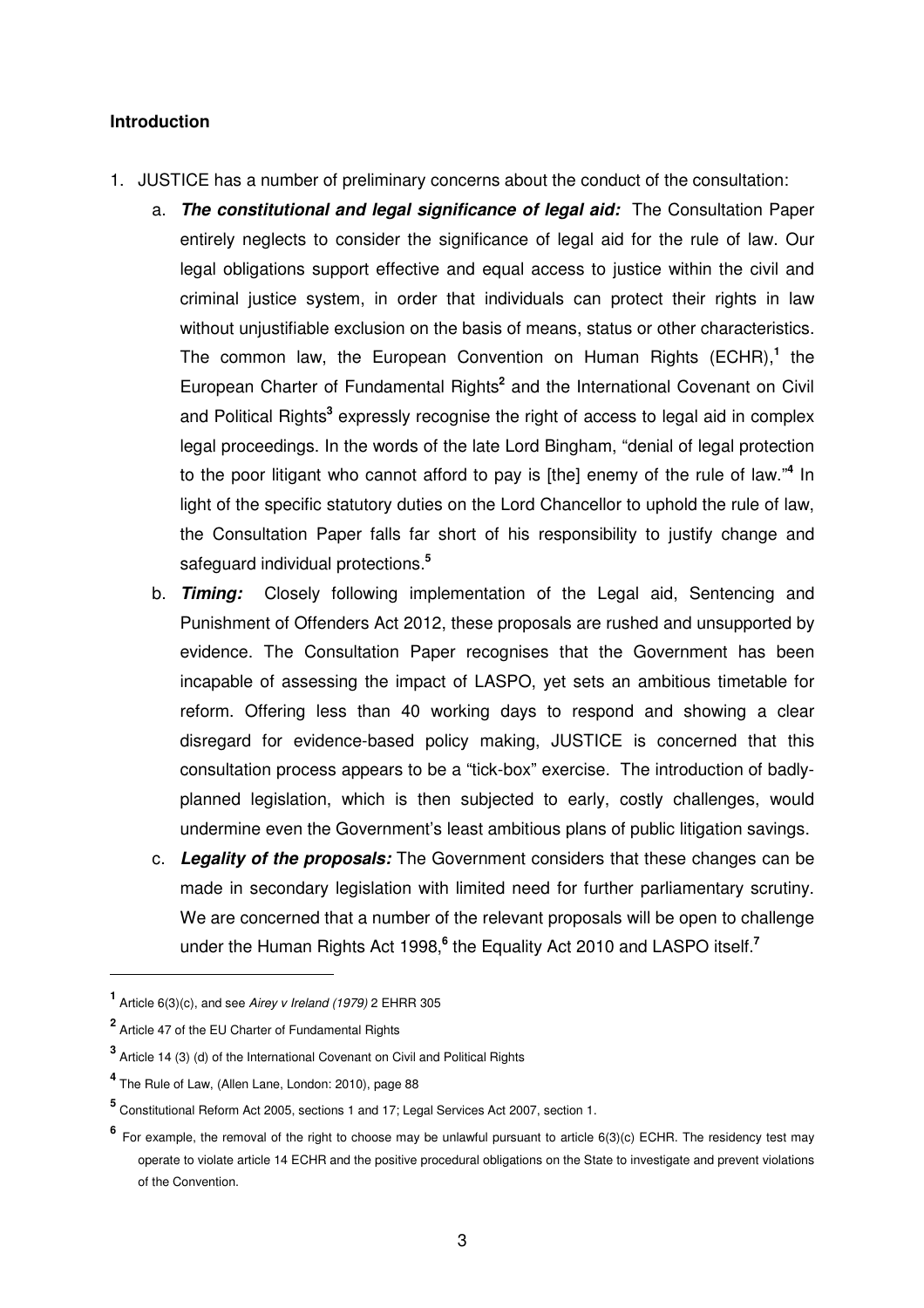#### **A) The right to representation for people accused of crime**

- 2. JUSTICE considers that the wide-ranging proposals for criminal legal aid will undermine the right of individuals accused of criminal offences to a fair trial.**<sup>8</sup>** The Consultation Paper suggests that the reforms have been guided by the ambition to encourage providers to work efficiently and the need to ensure that defendants continue to receive the services they require.**<sup>9</sup>** Yet there is no evidence that providers of criminal legal aid advice are not currently working efficiently, or that the British public lacks confidence in the system. In our view, the reforms will significantly undermine the quality of advice and assistance available to legally aided defendants and increase the likelihood of miscarriages of justice.
- 3. The availability of criminal legal services has already been heavily squeezed by cuts. Yet these proposals contemplate the wholesale re-organisation of the system by which access to criminal advice and assistance is provided through PCT and further significant cuts to fees for solicitors and barristers. JUSTICE considers the proposals fail to recognise the adversarial nature of our justice system, which requires significant input from lawyers who, with a higher case load to maximise returns, are bound to invest less time in the preparation of the defence case. This will lead to poorer defence representation and could significantly increase the likelihood of miscarriages of justice. For example, lawyers may decide they can no longer listen to lengthy interview tapes; check case law; follow up witness leads; verify factual and technical details in prosecution evidence or instruct experts, all of which could lead to acquittal. They could even miss the fragile mental health of a person accused of crime who may not be fit to stand trial.
- 4. Further, legal aid should not be considered in a vacuum: cuts to representation will impact upon other agencies within the criminal justice system – the courts, prisons and probation services in particular. It is misleading to estimate savings without considering the wider spending that will be pushed onto other services.

**<sup>7</sup>** For example, the removal of the right to choose may be unlawful pursuant to section 27(4) LASPO. The Government maintains its view that the residency test may be introduced through secondary legislation following LASPO. While LASPO clearly permits the Secretary of State to make arrangements for the provision of legal aid, it is difficult to argue that this power includes the ability to exclude whole classes of persons from eligibility without further scrutiny by Parliament.

**<sup>8</sup>** JUSTICE's full response to the Consultation ("JUSTICE Response") is available online: http://www.justice.org.uk/news.php/97/legal-aid-vulnerable-will-suffer-most-if-access-to-justice-and-a-fair-defence-for-allwithdrawn-says. The full consideration of our response to the criminal legal aid proposals is at pages 14-38.

**<sup>9</sup>** Impact Assessment, p 5.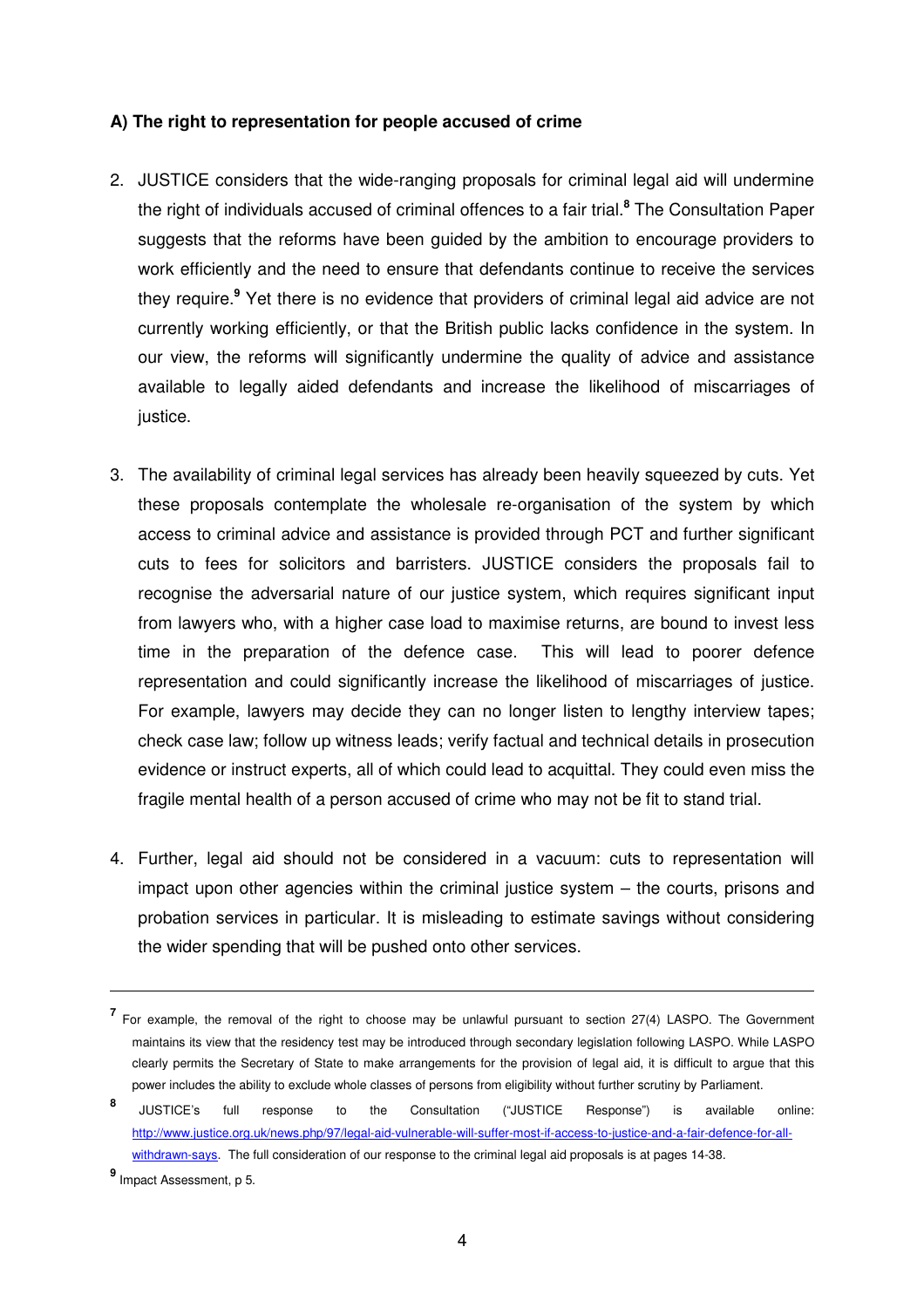#### **Imposing a financial eligibility threshold in the Crown Court**

- 5. JUSTICE does not agree with the imposition of the proposed financial threshold for means tested legal aid in the Crown Court. The criminal justice system must ensure that those without means are afforded legal protection in accordance with article 6(3) ECHR. Reducing the threshold to those with a disposable income of less than £37,500 will lead to a significant number of people being unable to access defence assistance; particularly given that the computation of disposable income will not include many routine expenses (household bills, debts or dependants who are not children). Moreover, the figures provided do not accurately reflect private rates for litigation and representation services. In most instances, the suggested £5,000 average is a gross underestimate of the value of work involved in a defence.
- 6. Under the proposals it is inevitable that self-representation will increase, but a defendant acting in their own cause cannot hope to have equality of arms. There are no provisions for vulnerable defendants who may lack the cognitive or physical capacity to conduct their own defence. It equally ignores the impact on witnesses of examination by an unskilled and inconsiderate litigant in person. The risk to the administration of justice; the cost of aborted and protracted trials; and the effect of victims and witnesses proving too reluctant to give evidence have largely been ignored in the proposals. In our view, if an eligibility threshold is pursued, it must be set at a realistic rate according to the estimated length of proceedings and an accurate assessment of costs - not a rough computation of the 'paradigm' case.
- 7. We also consider that reimbursement from central funds upon acquittal ought not to be limited to legal aid rates. Clearly private rates are going to be significantly higher than legal aid: even where the defendant is found innocent, they will not be able to recoup their full expenses from the State. Looking at the choice available, many defendants may see no option but to represent themselves and risk conviction. This is an unacceptable interference with the right to a fair trial.

## **Introducing Competition in the Criminal Legal Aid Market**

8. JUSTICE is strongly opposed to the Government's proposal for price competitive tendering ("PCT"). The nature of the criminal justice system is such that it cannot be reduced to a competitive tendering process based on price alone. It determines the most serious interferences with the lives of individuals, and those individuals must have access to trained and experienced advice to ensure an effective defence. JUSTICE considers that vastly limiting the number of solicitors available to provide advice to people accused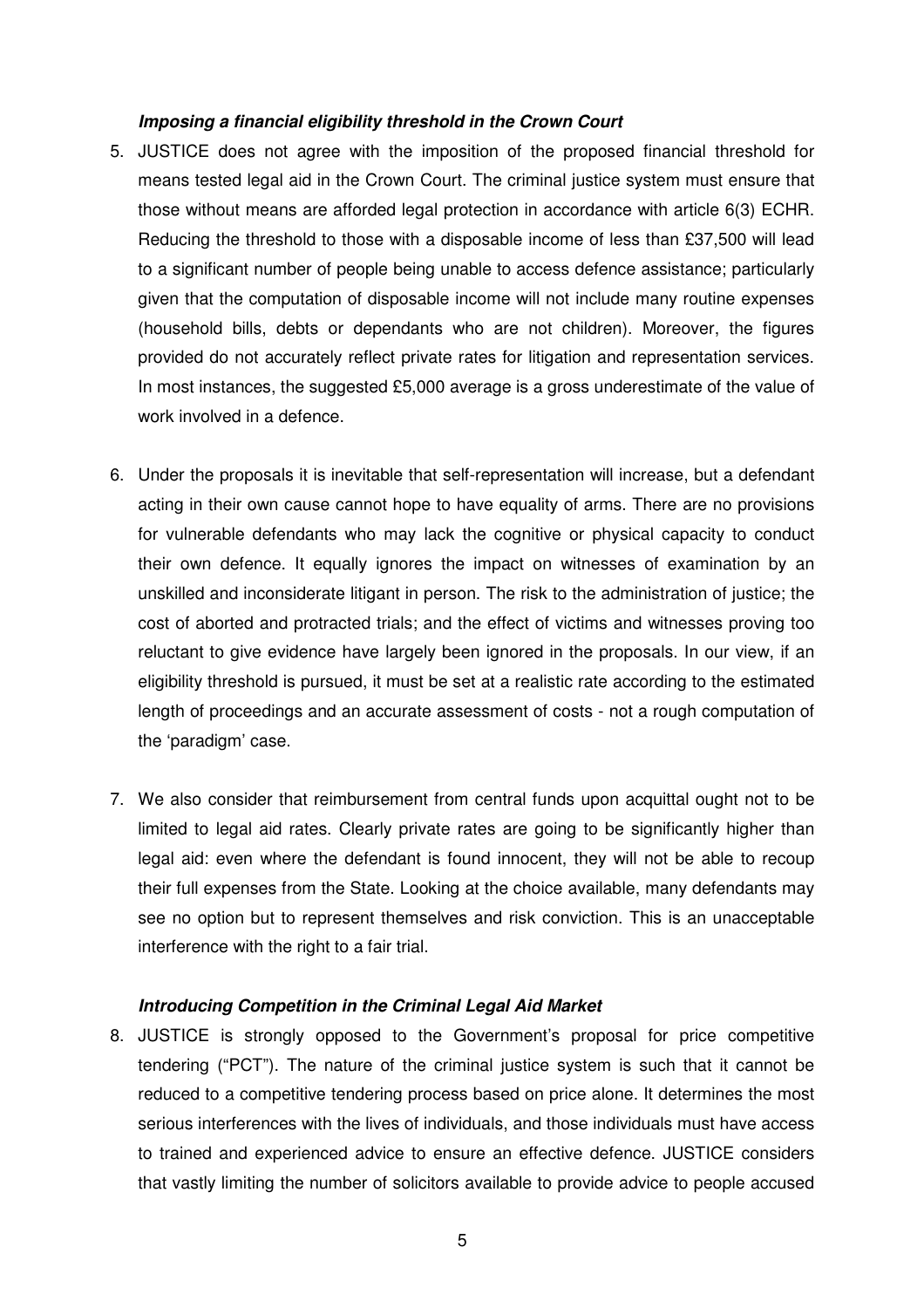of offences amounts to a wholesale reorganisation of our system of criminal defence. Proposing that this new system operate on the basis of price – at rates significantly below existing remuneration – will risk a downward drive towards undertaking the least possible work in each case, reducing the likelihood that individuals will be able to access fair, independent, and quality representation.

- 9. JUSTICE considers that the PCT proposals are impracticable, as there are no certain or fixed elements of a case upon which to base a tender. Victims, witnesses and defendants can all cause the trial process to be derailed or delayed. Limiting this consultation to the PCT model, is short-sighted, too simplistic and inconsistent with the principles of open and evidence-based public decision making.
- 10. Furthermore, the long term impact of tendering without safeguards for quality will lead to reduced expertise in solicitors, the advocates they instruct and the judiciary that determines cases, as these will be drawn only from the diminished, less diverse, pool of those able to survive the PCT process. In addition, there is no exploration of how the specialist skills of solicitors litigating in complex areas will be maintained and no provision for specialist firms**<sup>10</sup>**. The Government has repeatedly lauded the value of localised services, yet the proposals untenably extend the geographic boundaries which providers must serve, significantly reducing the likelihood that people accused of crimes will be able to access advice in their community. There is no evidence of how quality is to be maintained in the face of significant cuts, market forces, and a much wider area of provision. JUSTICE considers that the risks to maintaining a fair system are overwhelming, and are not cured by the Consultation's cursory invitation to the professions to design safeguards of quality.
- 11. However, if these proposals are taken further, JUSTICE considers that there must be a full and detailed analysis of the consequences and a pilot to test the impact. As of yet, the Government appears to have taken no lessons from the much criticised privatisation of the interpreters and translators service.**<sup>11</sup>** Members of both professions and other commentators have repeatedly suggested a wide range of practicable alternatives to maintain quality in tender processes (for example mandatory ongoing training; personal

**<sup>10</sup>** See in particular the concerns of extradition specialists, http://www.5sah.co.uk/wp-content/uploads/2013/05/RESPONSE-TO-THE-TRANSFORMING-LEGAL-AID-CONSULTATION-EXTRADITION1.pdf

**<sup>11</sup>** House of Commons Justice Select Committee, Sixth report of session 2012-2013, Interpreting and translation services and the Applied Language Solutions contract, HC 645 (London: TSO, 6 February 2013)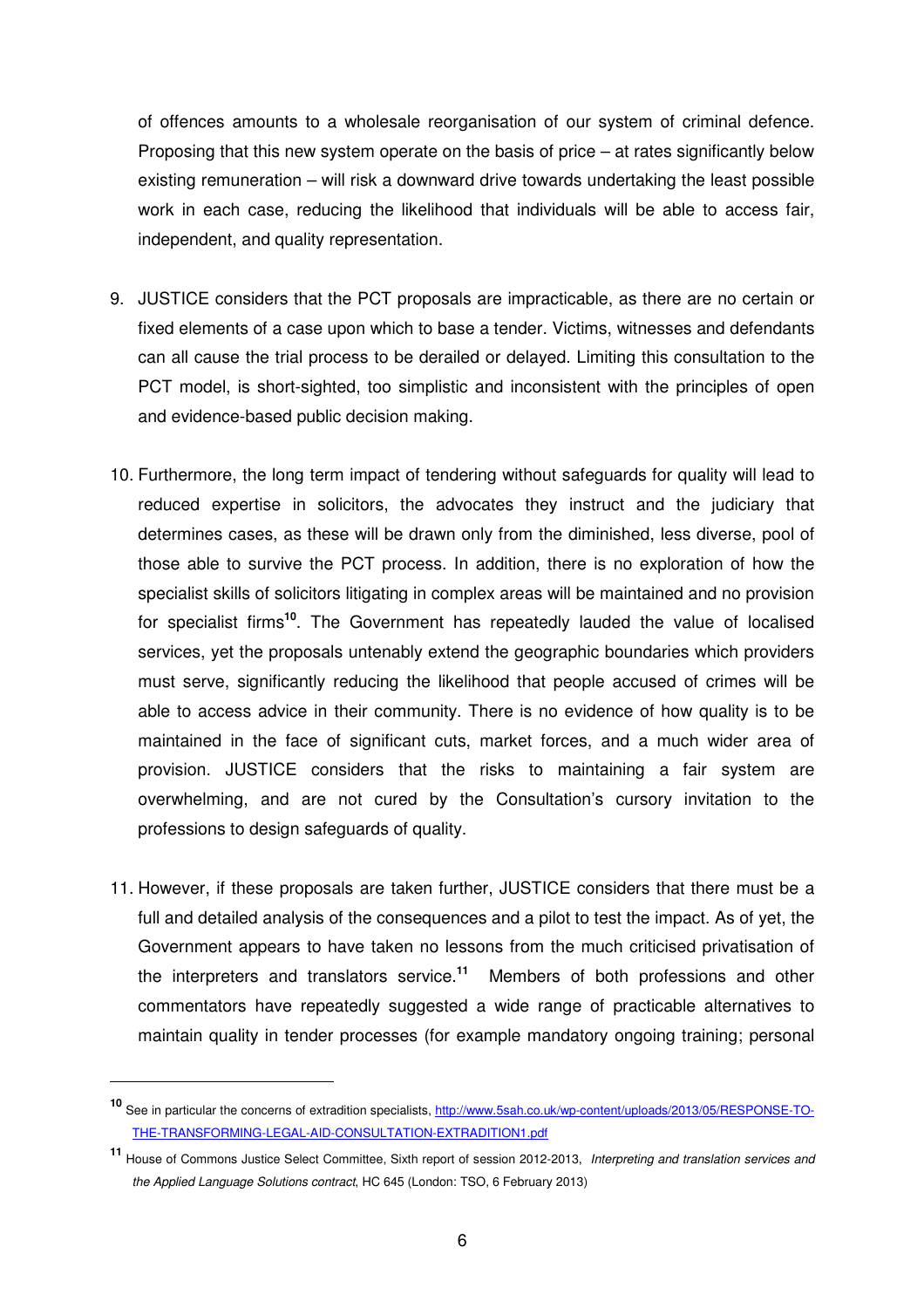commitments from individual advisers; minimum number of advisers, maximum caseloads and mandatory levels of expertise). JUSTICE notes that the Government has not contemplated alternatives to further cuts or ways to make savings (such as drawing funding for representation from restrained assets). A holistic approach to achieving savings must be taken, which considers where significant savings to the system can be made whilst maintaining an effective defence to people accused of crime (for example, a reduction in imprisonment at £34,000 per place**<sup>12</sup>**).

#### **The Right to Choose Your Lawyer**

- 12. The removal of the right to choose a legal advisor for everyone but those who can pay for the privilege, causes us serious concern. Choice is the ultimate arbiter of quality and independence in legal services. The Lord Chancellor has pejoratively suggested that client choice is irrelevant as clients are incapable of exercising an informed decision. This neglects the role that client trust plays in securing a fair defence, the equality of arms and the proper functioning of the criminal justice system. An individual is more likely to trust a chosen lawyer and therefore more likely to accept strategic advice resulting in the avoidance of a trial. Further, the inability of a defendant to replace his advocate may lead to him to self-represent which could result in lengthier and less fair proceedings for victim and defendant. Further, it goes against the Government's promotion of the right to choose in other public services.**<sup>13</sup>**
- 13. JUSTICE considers that the removal of the right to choose may be unlawful pursuant to both article 6(3)(c) ECHR**<sup>14</sup>** and section 27(4) LASPO. A legal aid system which wholesale removes the ability to choose a lawyer in order to ensure even distribution of contract cases cannot comply with basic domestic and international obligations.

**<sup>12</sup>** NOMS, Annual Report and Accounts 2011-2012, Management Information Addendum, Costs per place and costs per prisoner (Ministry of Justice Information Release, 25 October 2012)

**<sup>13</sup>** Cabinet Office Policy Paper, Open Public Services 2013 – Executive Summary, 16 May 2013

**<sup>14</sup>** For a full discussion of the right under article 6(3)(c) see Pakelli v Germany, ECHR, application no. 8398/78 (25 April 1983); Croissant v Germany, ECHR, application no. 13611/88 (25 September 1992).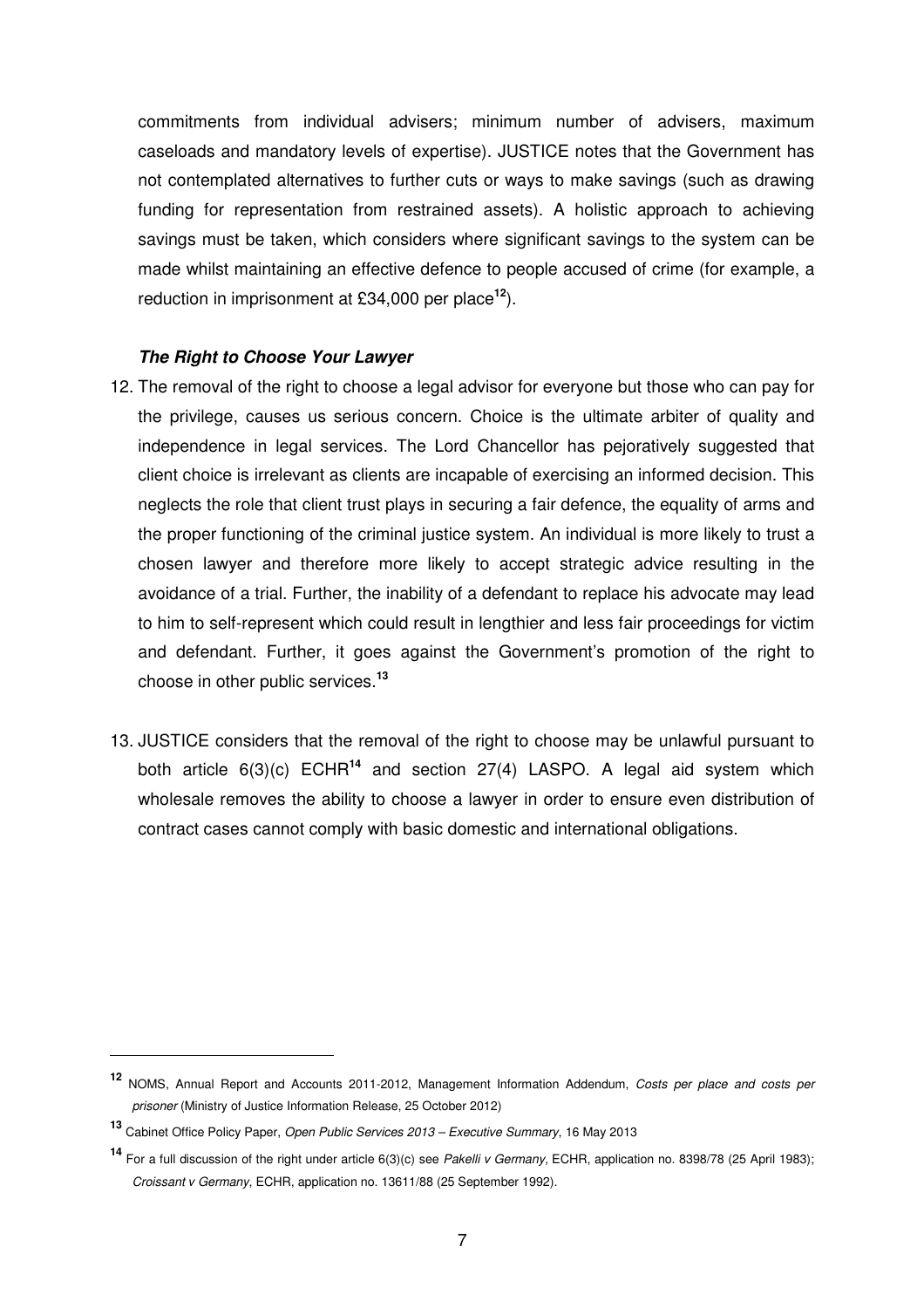## **B) Civil justice, judicial oversight and good government**

14. The proposed further restrictions to civil legal aid have the potential to destroy access to civil justice for some of the most vulnerable people in society and insulate public decision making from judicial scrutiny.**<sup>15</sup>**

## **Restricting legal aid for prison law**

- 15. The Consultation Paper proposes restricting the scope of legal aid for claims brought by prisoners. JUSTICE does not consider that the justifications for change stand up to scrutiny: the restriction of access to effective, quality and specialist advice for prisoners threatens to undermine access to justice for an already marginalised group in society.
- 16. The importance of access to justice for prisoners is simply illustrated in the kinds of cases which would not be covered by legal aid. This should not be treated as an exhaustive list:
	- a. Mother and baby units: Legal aid has been used to prevent female prisoners being refused access to baby units and being separated from their children.**<sup>16</sup>**
	- b. Prisoners with disabilities: Many cases have been brought by disabled prisoners seeking redress for treatment violating the right to be free from inhuman and degrading treatment or torture enshrined in article 3 ECHR.**<sup>17</sup>**
	- c. Prison communications: Legal aid has helped secure prisoners' rights to contact their lawyer, the press and others to publicise their treatment without interference.**<sup>18</sup>**
	- d. Segregation: Segregation of prisoners can have a serious potential impact on their mental health.**<sup>19</sup>**
	- e. Categorisation: The categorisation of prisoners can have a significant impact on their treatment as well as on the likelihood that they will be released on licence.**<sup>20</sup>**

**<sup>15</sup>** For further, see JUSTICE Response, pages 39 – 64.

**<sup>16</sup>** R (P and Q) v Secretary of State for the Home Department [2001] 1 WLR 2002.

**<sup>17</sup>** R (Graham) v Secretary of State for the Home Department [2007] EWHC 2950 (Admin).

**<sup>18</sup>** R (Daly) v Secretary of State for the Home Department [2001] 2 AC 532 : R v Secretary of State for the Home Department, Ex parte Simms [1999] Q.B. 349.

**<sup>19</sup>** R v Deputy Governor of HMP Parkhurst ex p Hague [1992] AC 148: R (SP) v Secretary of State for the Home Department [2004] EWCA Civ 1750.

**<sup>20</sup>** R (Vary and others) v Secretary of State for the Home Department [2004] EWHC 2251 (Admin): R (Blagden) v Secretary of State for the Home Department [2001] EWHC 393 (Admin).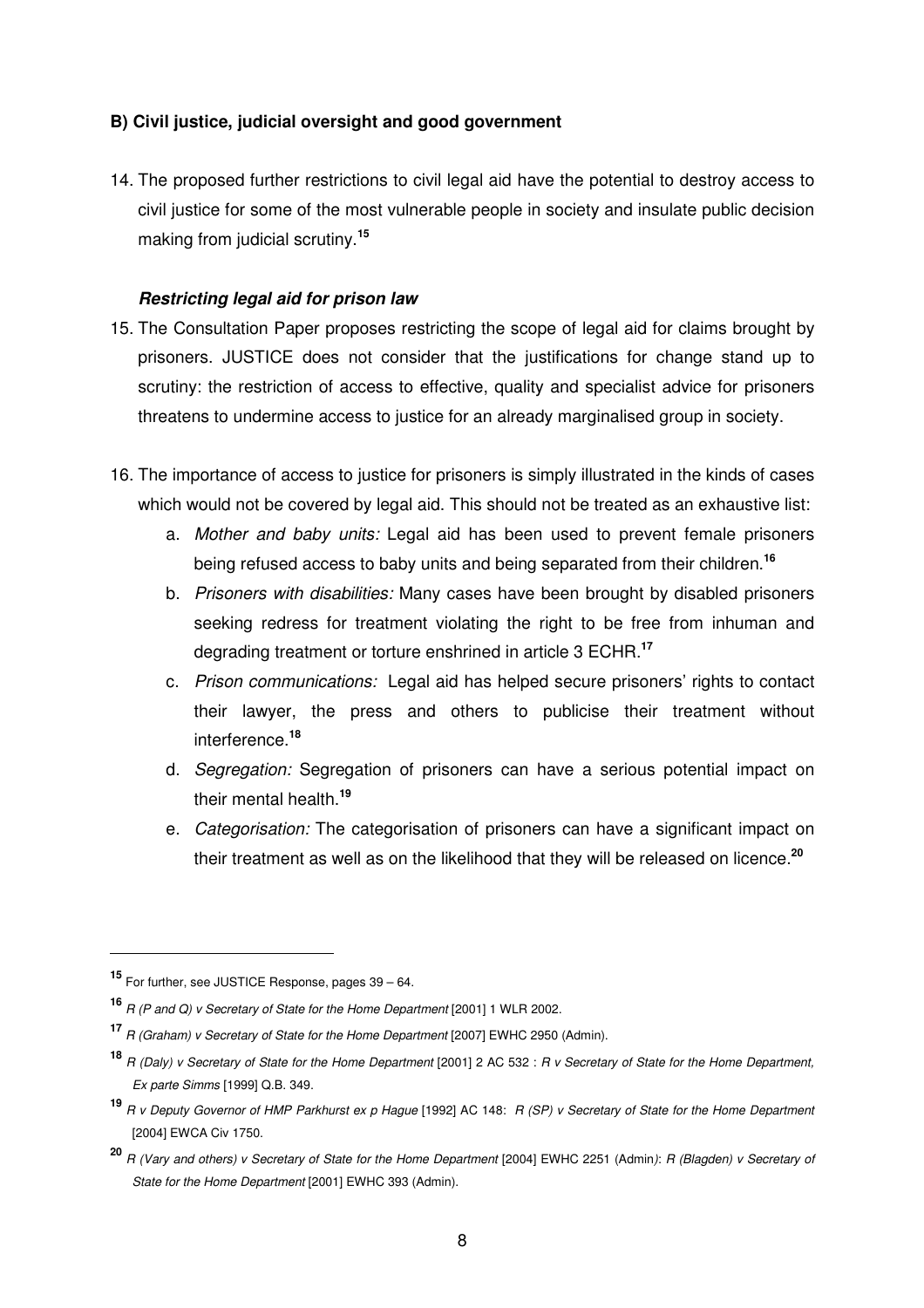- f. Disciplinary matters: Any disciplinary matters which Governors consider fall short of a "criminal charge" will likely be denied access to legal aid, unless proved that the "Tarrant" criteria are satisfied.**<sup>21</sup>**
- 17. The Consultation Paper asserts that the criteria proposed are designed to ensure that in any case involving extensions to liberty (engaging article 5 ECHR) legal aid will continue to be available. JUSTICE doubts whether the distinctions drawn will ensure that all decisions affecting an individual's liberty will be open to effective challenge (for example categorisation and segregation will be excluded, despite each likely impacting on a prisoners' release date).
- 18. The Government makes a bold assertion that prisoners can just use the prisoner complaints mechanism. However, under existing rules, prisoners are only eligible for legal aid if their case cannot be resolved under the complaints mechanism. Further, no effort is made to assess how successful previous claims have been and what impact removal of legal aid would have on their outcome. JUSTICE notes that none of the suggested alternate mechanisms of redress outlined is able to award a binding remedy to the complainant, and in particular that the complaints system operates entirely within the prison service, thereby lacking independence. Further, there is widespread criticism by Her Majesty's Inspectorate of Prisons of the failings in existing complaints management, which is slow and ineffective.**<sup>22</sup>**
- 19. The financial analysis of the implications of these proposals is exceptionally scant. It is unlikely, in JUSTICE's view, that these changes will lead to significant savings or that any estimated savings can be justified in light of the disproportionate impact on individual prisoners and associated costs to other parts of the public budget.

## **Introducing a residence test**

 $\overline{a}$ 

20. JUSTICE strongly opposes the proposal to introduce a blanket ban on eligibility for legal aid based on residence. This discriminatory bar stops one small step short of an arbitrary exclusion from justice of non-nationals within the jurisdiction. Limited exceptions to this blanket rule apply only for members of the armed forces and asylum seekers, ignoring

**<sup>21</sup>** The case of Tarrant considered the circumstances in which an individual might be entitled to representation at an oral hearing. The criteria include the seriousness of the implications of the hearing for the individual prisoner.

**<sup>22</sup>** For example, in relation to Brixton Prison http://www.justice.gov.uk/downloads/publications/inspectoratereports/hmipris/prison-and-yoi-inspections/brixton/brixton-2010.pdf at paras 3.34-3.45. See also the HMIP's response to the Consultation Paper http://www.justice.gov.uk/downloads/about/hmipris/transforming-legal-aid-response-hmip.pdf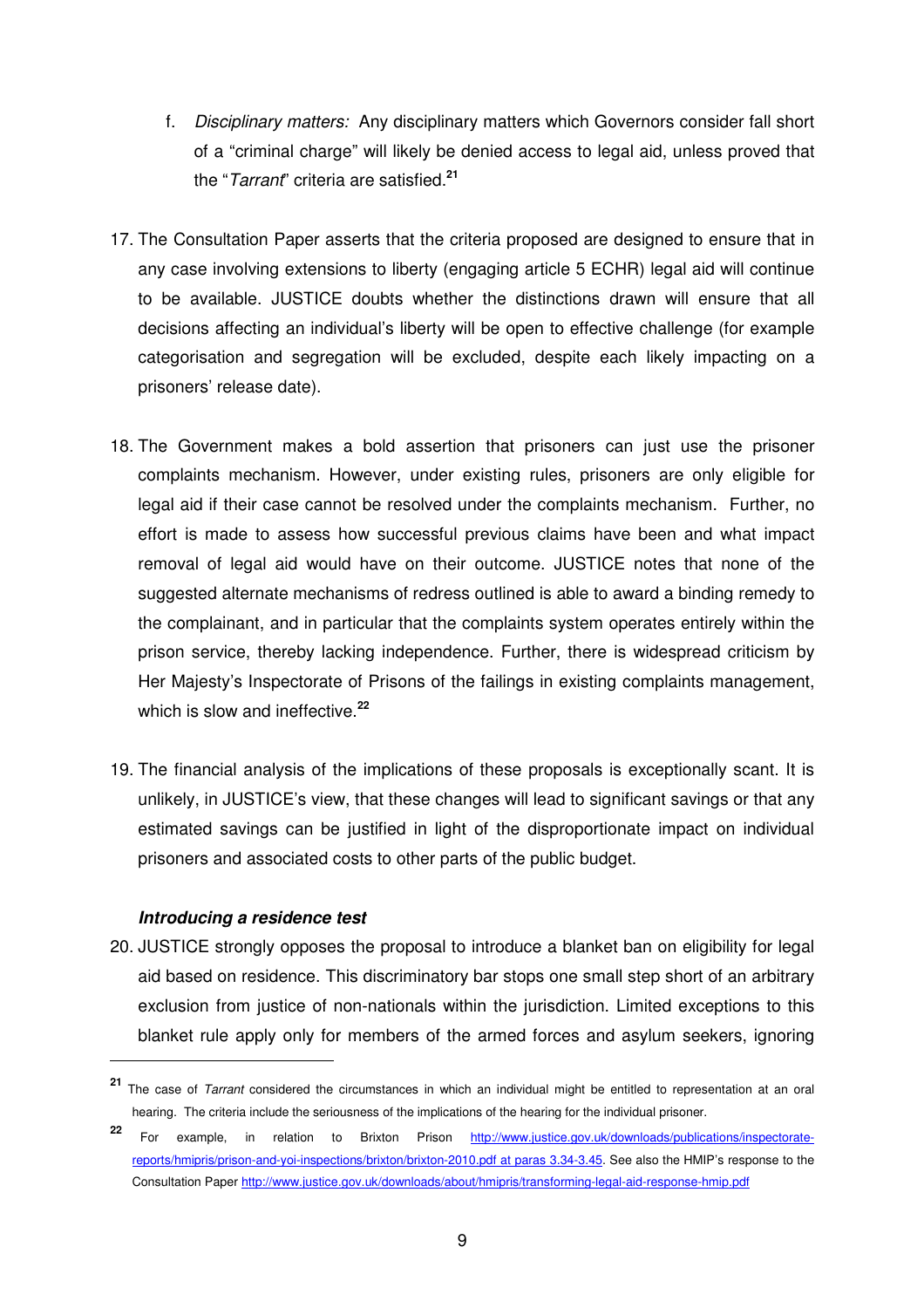the carefully carved out limits to scope identified by Parliament during its lengthy and detailed debates on LASPO. The proposal is novel in rendering a whole class of individuals ineligible regardless of the seriousness of their claim.**<sup>23</sup>** It creates a two tier justice system for those without independent means based largely on the ability to evidence time spent within the UK.

- 21. The Government has made no effort to source reliable figures on likely savings or on the number or types of claimant that will be excluded. Instead, it accepts that claimants must act as a litigant in person or "decide not to tackle" the case. In many cases, the withdrawal of legal aid will lead to individuals being denied access to a remedy. Importantly, the Consultation Paper appears to imply that all litigation occurs by choice. Legal aid may be sought to defend actions brought by the State or third parties, and in these circumstances an individual may have little choice but to defend a claim in person. The increased costs of self-representation to the courts are significant, through lengthier proceedings and risk of misapplication of law, yet no attempt is made to address these costs.
- 22. The following examples illustrate the types and seriousness of issues which will be excluded:
	- a. Victims of domestic violence: Women and children who flee abusive partners may do so without documentation capable of proving their residence. Those who remain in a relationship may find it difficult to secure access to legal advice to ensure their safety.**<sup>24</sup>**
	- b. Homelessness: homeless people and people facing homelessness, including families with children, may find it difficult to prove eligibility in order to challenge local authority decisions to refuse support.**<sup>25</sup>**
	- c. Human trafficking victims: Despite lengthy discussion about the need to secure access to legal advice and assistance for human trafficking victims in LASPO,

**<sup>23</sup>** For example, all UK born infants under 1 year old would be excluded from support to represent their interests in care proceedings. Victoria Climbié, had she survived the horrific abuse which led to the Climbié Inquiry, would equally have been denied representation.

**<sup>24</sup>**See Rights of Women on how these issues may affect victims of domestic violence,, http://www.rightsofwomen.org.uk/pdfs/Index/Rights\_of\_Womens\_Template\_response\_to\_Transforming\_legal\_aid\_2013.doc **<sup>25</sup>** See Shelter,

http://england.shelter.org.uk/professional\_resources/policy\_and\_research/policy\_library/policy\_library\_folder/briefing\_legal\_aid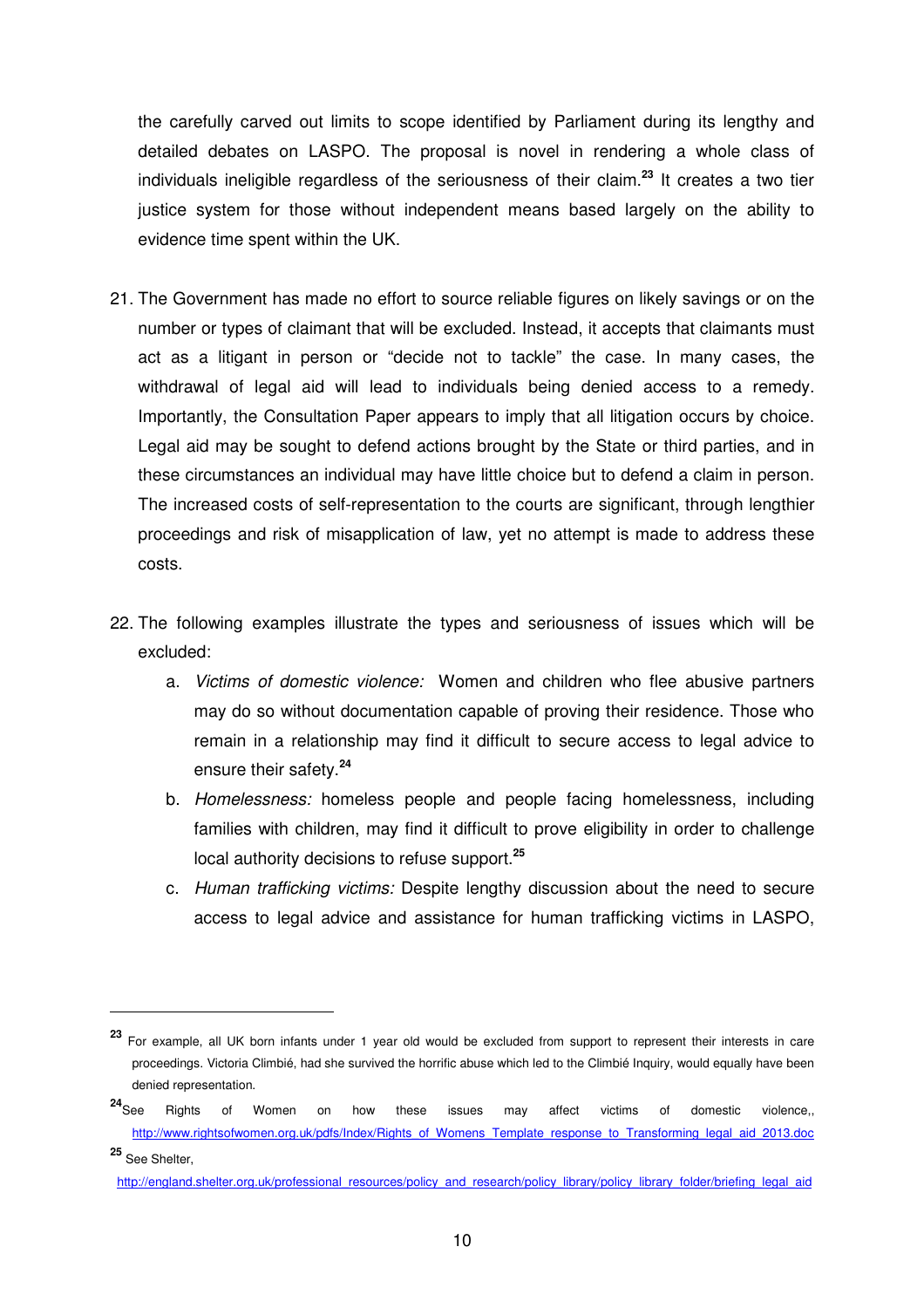victims of the slave trade brought to the UK against their wishes will not be exempted.**<sup>26</sup>**

- d. Newly settled refugees: The exemption for asylum seekers will end as soon as their claim is determined, resulting in vulnerable, newly-settled refugees being left without access to legal advice or assistance.
- e. Families of victims of crime within the UK, who are resident overseas: Where the UK is involved in the death of an individual, whether through direct State action or negligence, it bears the responsibility to provide an investigation in which the family may participate effectively (for example, the family of Jean Charles de Menezes).
- 23. Other high-profile claims which would be barred include those brought by Guantanamo detainees alleging UK complicity in torture;**<sup>27</sup>** claims for habeas corpus by individuals illustrating UK control over their detention abroad**<sup>28</sup>** and claims against UK armed forces for violations of international human rights standards overseas.**<sup>29</sup>** The scrutiny of the domestic courts in these cases has contributed to redress for serious violations of human rights standards, promoted the development of the rule of law in international relations, and stimulated recognition of the importance of public and parliamentary scrutiny on the global work of the security services and the armed forces on behalf of society as a whole.
- 24. JUSTICE considers that the residence test will violate the common law guarantee of equality before the law and the UK's international human rights obligations. For example, EU nationals who exercise rights of free movement are entitled to equal treatment, yet there is no specific exemption to ensure the residence test does not operate as a barrier to EU nationals.**<sup>30</sup>** Specific articles of the Refugee Convention, the UN Convention on the Rights of the Child and the Trafficking Convention will be engaged.**<sup>31</sup>** There is a strong argument that the residence test could operate to violate the principle of non-

**<sup>26</sup>** The Catholic Church has, for example, written to Ministers to raise particular concerns about trafficking victims: http://www.guardian.co.uk/law/2013/may/22/catholic-church-legal-aid-trafficking

**<sup>27</sup>** Al Rawi and others v The Security Service and others [2011] UKSC 34

**<sup>28</sup>**Secretary of State for Foreign and Commonwealth Affairs and another v Yunus Rahmutullah [2012] UKSC 48

**<sup>29</sup>** R (on the application of Al-Jedda) (FC) v Secretary of State for Defence [2007] UKHL 58; Al-Jedda v The United Kingdom (27021/08) [2011] ECHR 1092; Al-Skeini and others v Secretary of State for Defence [2007] UKHL 26; Al-Skeini and Others v the United Kingdom (55721/07) (2011) 53 E.H.R.R.18.

**<sup>30</sup>** Article 24(1) Treaty on the European Union

**<sup>31</sup>** The Refugee Convention, article 16; Council of Europe Convention on Action Against Trafficking in Human Beings articles 10, 12 and 15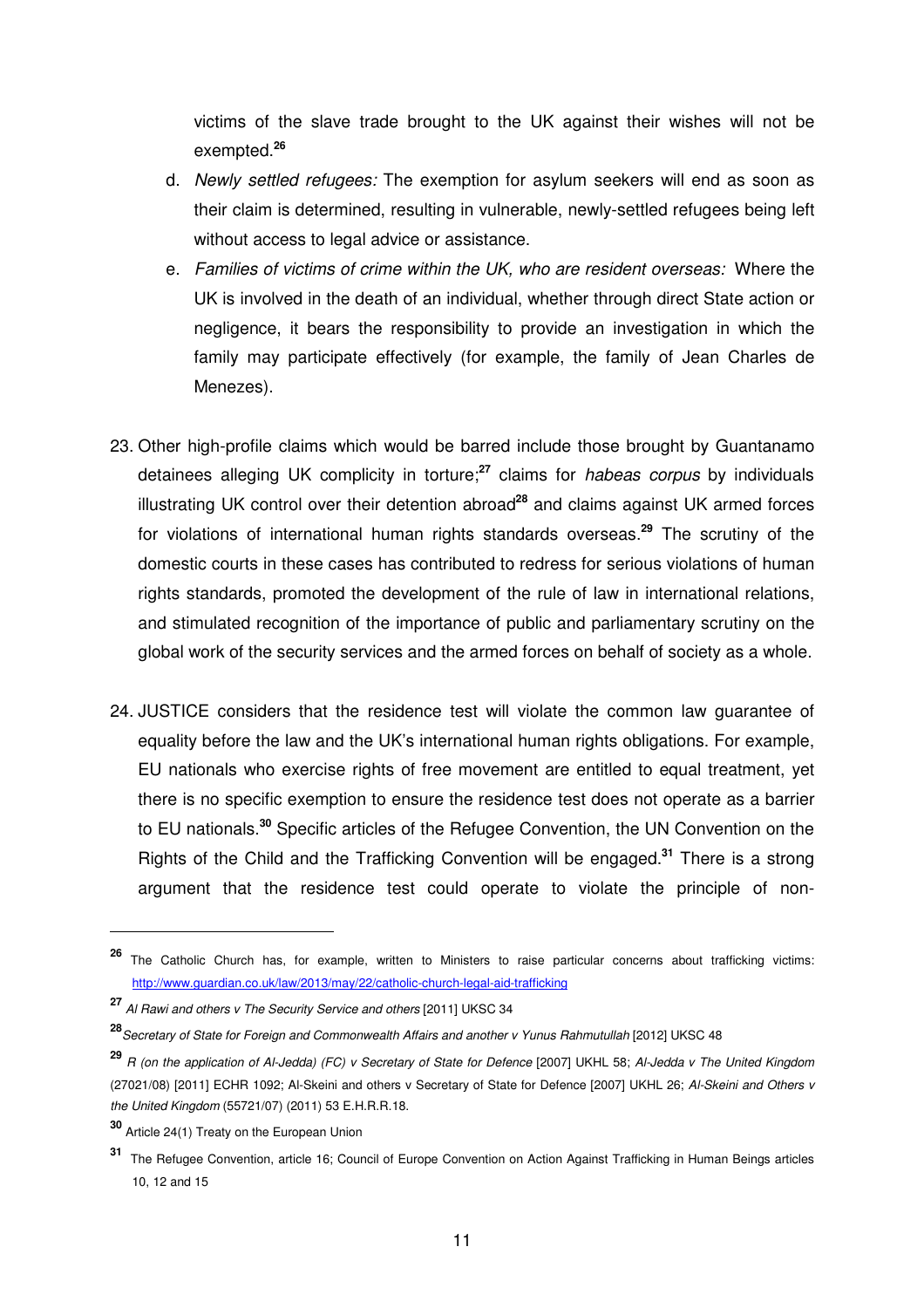discrimination in article 14 ECHR and the positive procedural obligations on the State to investigate and prevent violations of the Convention.**<sup>32</sup>** Yet none of these concerns are addressed by the Consultation Paper.

#### **Paying for permission work in judicial review cases**

- 25. JUSTICE is concerned that the proposal to restrict access to legal aid for judicial review beyond the significant restrictions in LASPO (and elsewhere) will limit the ability to access advice on public law only to those with the means to pay privately, making publicly funded work unviable. The changes appear designed to insulate public decisionmakers from effective judicial oversight. The determination that the risk of public law litigation should be met by lawyers representing vulnerable people without other means to challenge life-changing decisions shows a profound misunderstanding of administrative law in practice.
- 26. Judicial review provides an essential opportunity for people aggrieved by poor public decision-making to challenge those decisions before an independent and impartial tribunal with the power to undo or reverse its effects.**<sup>33</sup>** In a country with no written constitutional guarantee controlling the relationship between the citizen and the State, this function takes on a particular significance. Even a brief review of recent case law shows that judicial review cuts across public decision-making and can impact significantly on public spending and individual access to public services.
- 27. As elsewhere, the case for change is unsupported by evidence and couched in misleading assertions. The implication that cases withdrawn before permission are futile is undermined by the acceptance in the Consultation Paper that, of those cases which proceed to hearing and do not secure permission, many yet result in a concrete benefit to the claimant. For example, in many cases, the possibility of judicial review may influence a public authority to reverse a decision or to change its practice without resorting to proceedings.
- 28. Applications for judicial review are already subject to significant restrictions, including eligibility and merits tests. Changes in LASPO restricted public law work substantially, particularly in connection with immigration decisions. Since the implementation of

**<sup>32</sup>** Articles 2, 3, 4 and 8 ECHR – and possibly 5 and 6 ECHR which ensure access to an independent and impartial tribunal - will be engaged by the examples set out in this section.

**<sup>33</sup>** R (Cart) v Upper Tribunal [2011] UKSC 2, Lord Dyson at 122.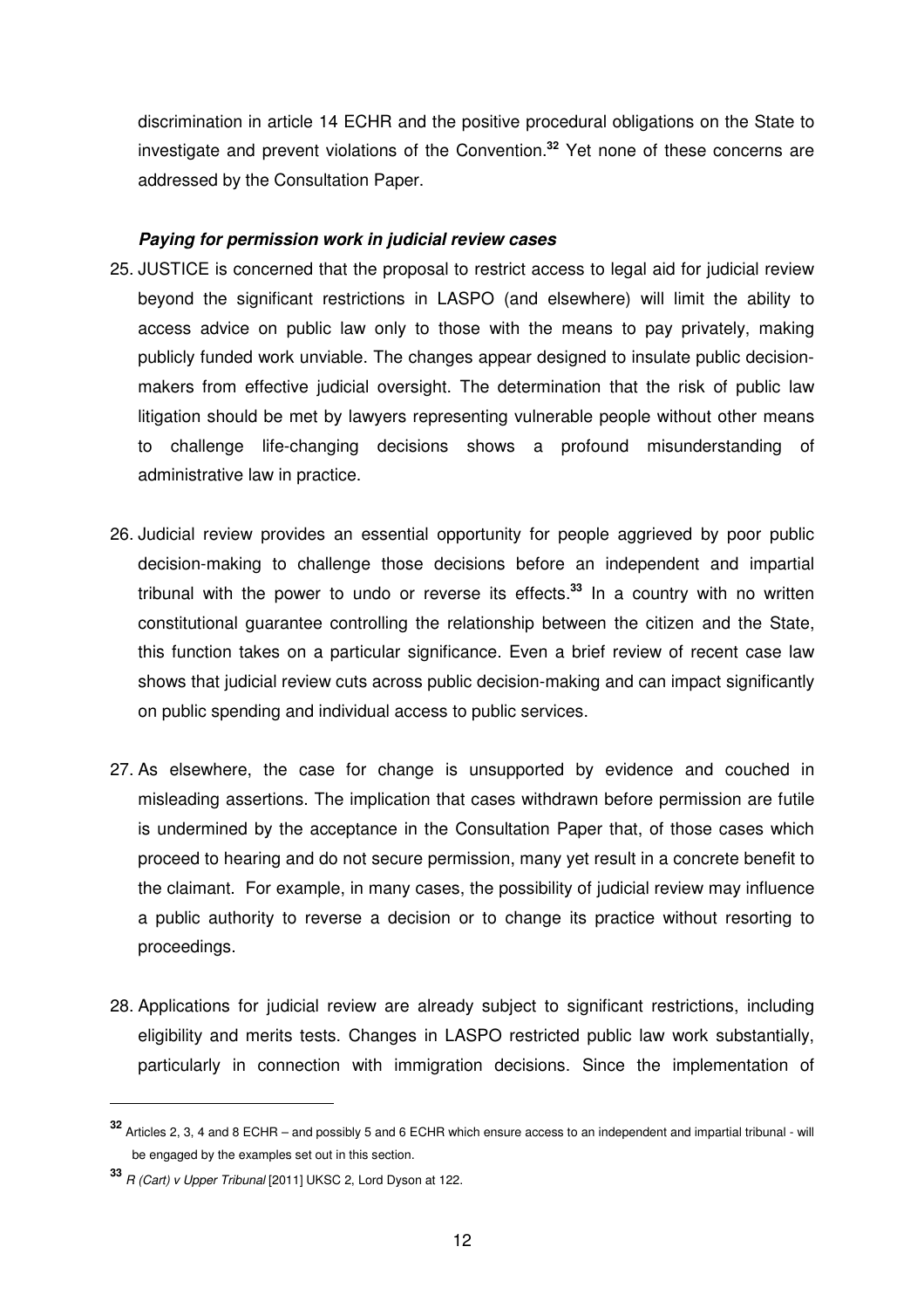LASPO, providers can no longer self-certify on judicial review cases, but must obtain permission from the Legal Aid Agency before pursuing a case. In addition, in judicial review claims, the involvement of judicial oversight at a preliminary stage provides for the scrutiny of claims and those deemed "totally without merit" can be dismissed at an early stage.

- 29. The information provided on projected savings is severely lacking. The Government, on its own best estimate, concedes that the potential savings to be made are minimal at around £1m. There is no acknowledgement of the public good served by judicial review, in particular the preventative and channelling functions which ensure that individuals receive access to services they need at an early stage to avoid further and costly service provision.
- 30. Ultimately, the Government argues that the ultimate impact of these proposals will be driven by providers "decisions" – providers will only "refuse" to take on cases which "would not be considered by the court to be arguable in any event". This misinterprets the statistics and shows an extremely limited understanding of the operation of judicial review. Refusing to fund any work done on the application for permission unless successful is unsustainable and will discourage most providers from taking on all but the most "open and shut" case. In short, the provider would have to consider the business risks of the claim before its merits. On the best case scenario, some individuals with good claims that the State has acted unlawfully will be deprived of a remedy for want of representation. In any event, these proposals – combined with LASPO restrictions on access to publicly funded public law work – will seriously restrict the ability of practitioners to continue to provide services at all. This will reduce transparency, accountability and the promotion of responsible government, to the detriment of us all.

#### **Civil merits test – removing legal aid for borderline cases**

31. JUSTICE is concerned that the decision to remove "borderline" cases from the scope of public funding is ill-considered. The proposals misunderstand the nature of a "borderline" assessment. Despite assertions in the Consultation Paper that borderline cases are "unlikely to succeed", prospects of success can be exceptionally difficult to determine due to uncertainty in the law or variable features of the case which cannot be resolved by further investigation. These include cases which are complex, where the law is in a state of flux or where a fact sensitive proportionality analysis is at the heart of a case. In